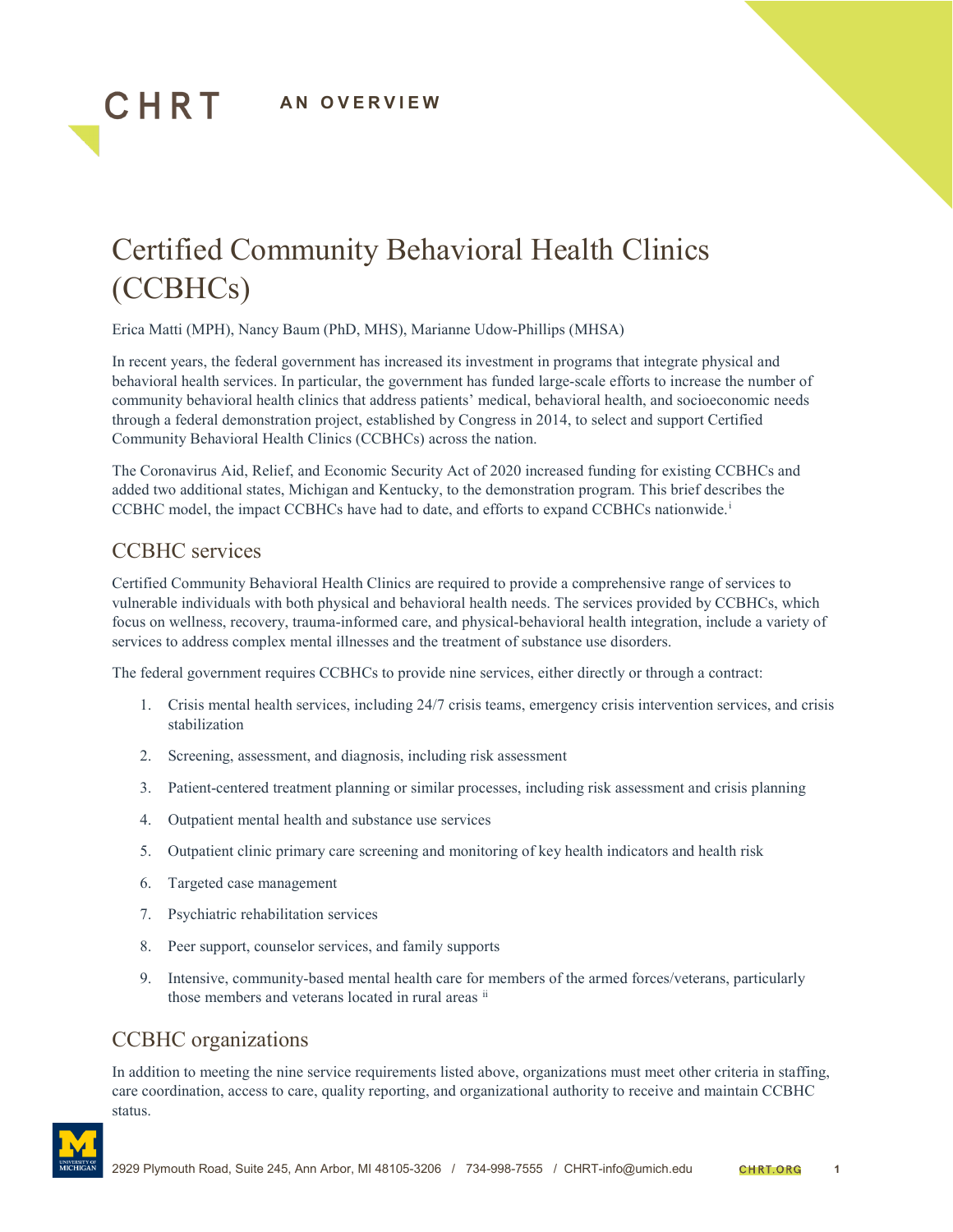CCBHCs must be non-profit organizations or units of a local government behavioral health authority. Tribal health organizations and health centers may also become CCBHCs if they meet the criteria and are operated under the Indian Health Service or the authority of a tribe.<sup>[iii](#page-6-2)</sup>

Private, for-profit clinics or organizations cannot become CCBHCs, but can enter into a formal agreement with a CCBHC to become a designated collaborating organization.

### Legislative history of CCBHCs

Senator Debbie Stabenow (D-MI) introduced the bipartisan [Excellence in Mental Health Act in 2009](https://www.congress.gov/bill/111th-congress/senate-bill/4038) to increase federal and financial support for access to high quality care for those living with mental illness and addiction. This Act established the nine required services for CCBHCs. It also addressed how this care would be financed – mainly, that CCBHCs will be reimbursed based on provider costs.<sup>[iv](#page-6-3)</sup>

CCBHCs were created through Section 223 of the Protecting Access to Medicare Act of 2014, which established a two-year, eight-state demonstration program based on the Excellence in Mental Health Act.<sup>[v](#page-6-4)</sup>

In October 2015, twenty-four states (see Figure 1) were awarded planning grants to design CCBHC programs. In December 2016, the U.S. Substance Abuse and Mental Health Services Administration (SAMHSA) announced that eight states would participate in the demonstration program: Minnesota, Missouri, New Jersey, New York, Nevada, Oklahoma, Oregon, and Pennsylvania.[1](#page-1-0) These states launched their CCBHC demonstrations in mid-2017 with 67 CCBHC pro[vi](#page-6-5)der organizations in 372 locations across 190 counties.<sup>vi</sup>

#### **Figure 1**

#### **24 states received CCBHC planning grants in 2015[vii](#page-6-6)**



<span id="page-1-0"></span> 1 Michigan applied to be a demonstration state in 2016, but was not selected by SAMHSA as part of the original eight-state demonstration program. 1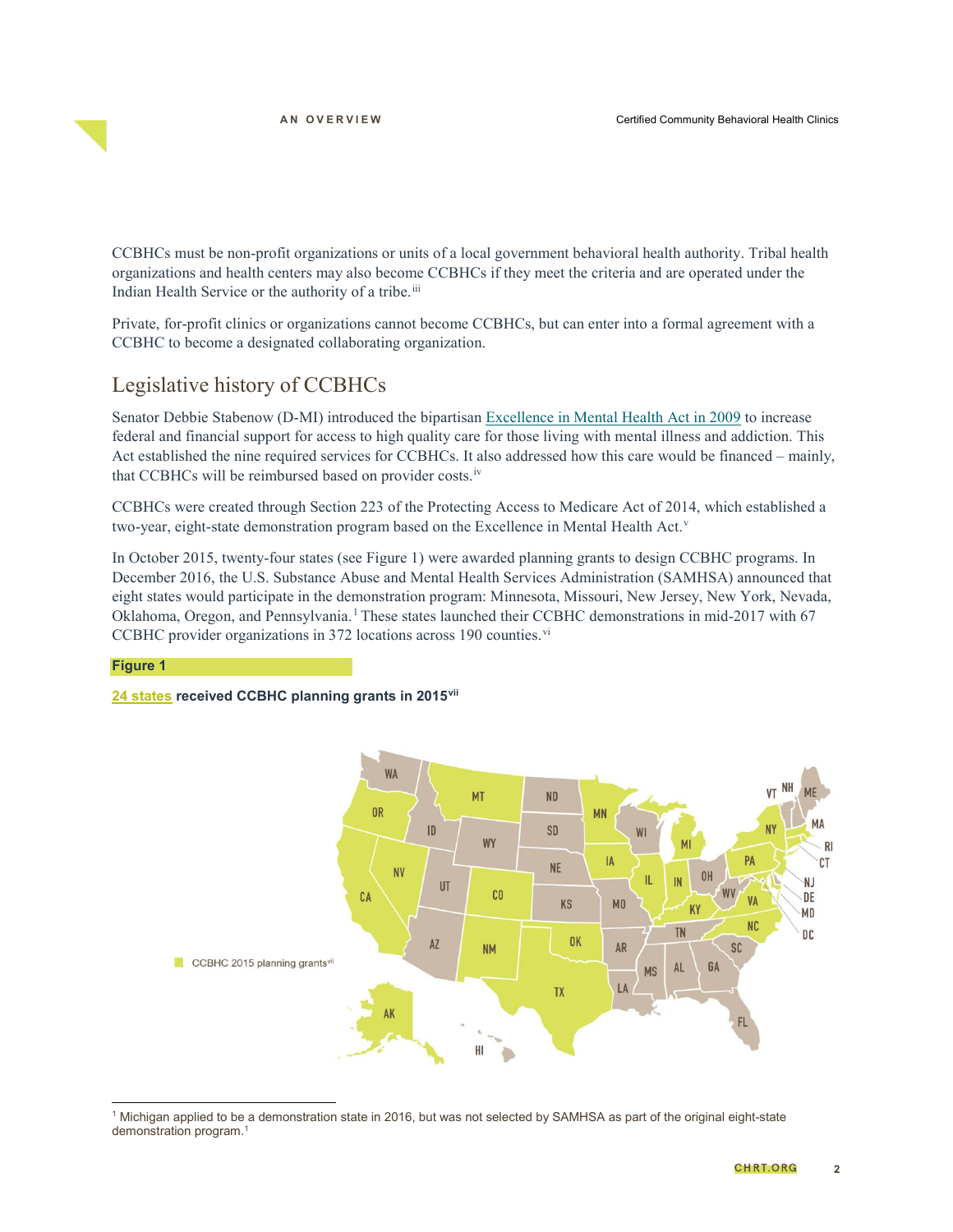In 2018, Congress appropriated funds for two-year CCBHC expansion grants to allow new sites to become CCBHCs, particularly sites that were not located in demonstration states. Sites located in Michigan were included as part of the expansion and Michigan had the most clinics of any state that received funding through the expansion grant program (see Figure 2).<sup>[viii](#page-6-7)</sup>

#### **Figure 2**

#### **CCBHCs in Michigan before 2020 and added in 2020**

| <b>CCBHCs in Michigan before FY 2020</b>           | <b>New Michigan CCBHCs Awarded FY 2020</b>       |
|----------------------------------------------------|--------------------------------------------------|
| CMH Authority of Clinton, Eaton, & Ingham Counties | Calhoun County Community Mental Health Authority |
| Lansing, MI                                        | Battle Creek, MI                                 |
| <b>Community Network Services</b>                  | Detroit Recovery Project, Inc.                   |
| Novi, MI                                           | Detroit, MI                                      |
| Easter Seals-Michigan, Inc.                        | Genesee Health System                            |
| Auburn Hills, MI                                   | Flint, MI                                        |
| The Guidance Center                                | Hegira Programs, Inc.                            |
| Southgate, MI                                      | Livonia, MI                                      |
| <b>Integrated Services of Kalamazoo</b>            | Judson Center, Inc.                              |
| Kalamazoo, MI                                      | Royal Oak, MI                                    |
| <b>HealthWest</b>                                  | Macomb County Community Mental Health            |
| Muskegon, MI                                       | Clinton Township, MI                             |
| <b>Saint Clair County Community Mental Health</b>  | Network180                                       |
| Port Huron, MI                                     | Grand Rapids, MI                                 |
| <b>Washtenaw County Community Mental Health</b>    | <b>Team Mental Health Services</b>               |
| Ypsilanti, MI                                      | Dearborn, MI                                     |
| West Michigan Community Mental Health System       | Saginaw County Community Mental Health Authority |
| Ludington, MI                                      | Saginaw, MI <sup>IX</sup>                        |

### **Figure 3**

### **Michigan counties served by a CCBHC**

There are 18 CCBHCs in Michigan serving 18 of the state's 83 counties. At this time, there are no Certified Community Behavioral Health Clinics in Northern Michigan or the Upper Peninsula.

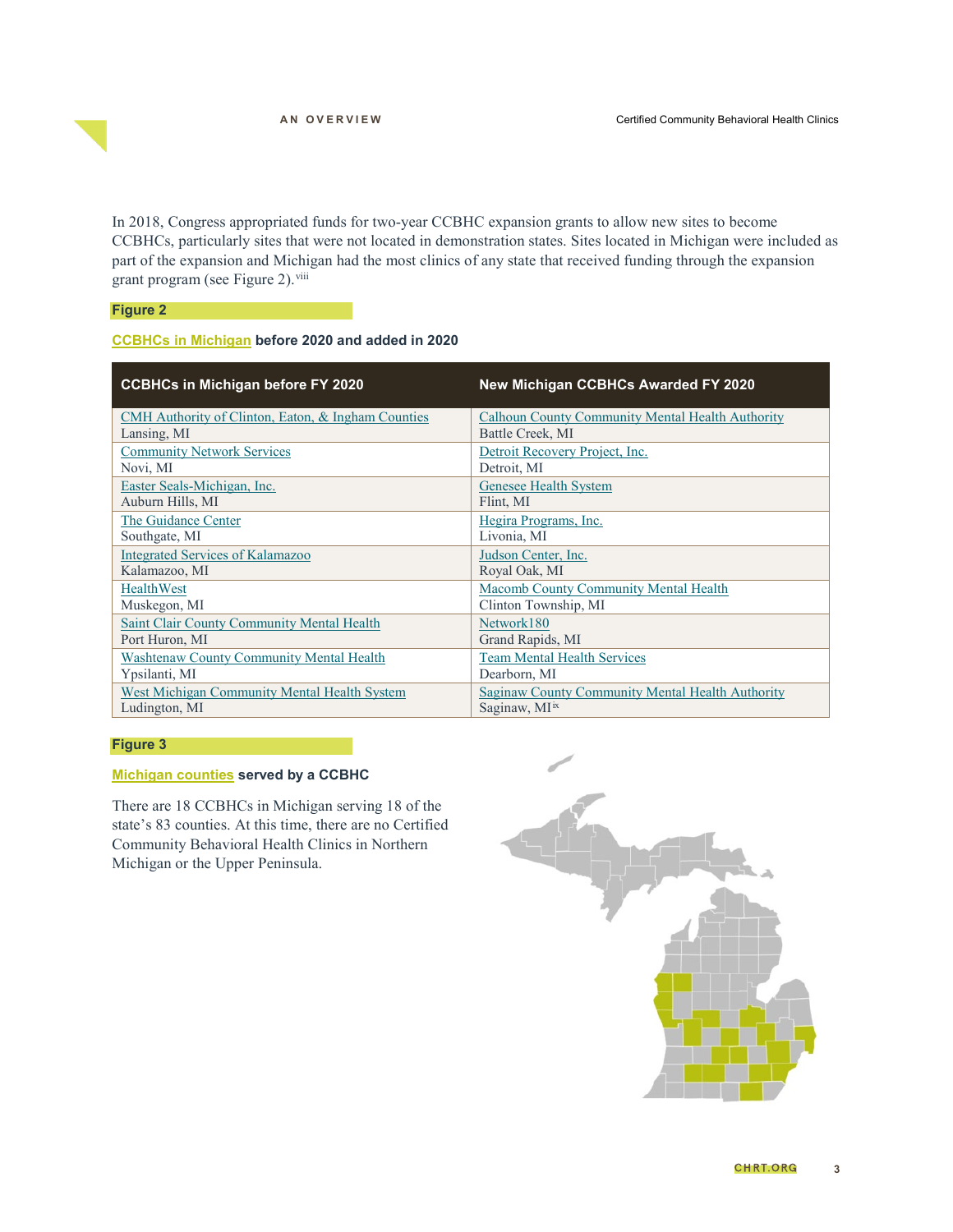### CARES Act CCBHC expansion

The [Coronavirus Aid, Relief, and Economic Security \(CARES\) Act](https://www.congress.gov/bill/116th-congress/house-bill/748) was signed into law on March 27, 2020 in response to the economic hardships states were facing as a result of the COVID-19 pandemic. This Act expanded the CCBHC demonstration to two additional states for two full years, chosen from the group of original applicants for the program. $x$ 

In August 2020, the U.S. Centers for Medicare & Medicaid Services (CMS) and SAMSHA announced that Michigan and Kentucky would join as demonstration states for a total of ten states participating in the CCBHC demonstration program.<sup>[xi](#page-6-10)</sup> These states are now both demonstration states and states with direct-to-site CCBHC expansion grants. The rollout plans for Michigan's statewide implementation are currently in development.

In April 2020, SAMHSA announced 166 awards for CCBHC expansion grants. The expansion grants included \$200 million in annual funding for CCBHCs, in addition to the \$250 million in emergency funding provided to CCBHCs under the CARES Act. All funding was exclusively awarded to those organizations that had applied for CCBHC expansion grant funding prior to the COVID-19 pandemic. With the expansion, there will be almost 230 CCBHCs organizations operating in thirty-three states (see Figure 3).<sup>[xii](#page-6-11)</sup>

#### **Figure 4**

### **Status of participation in the CCBHC model[xiii](#page-6-12)**



### Populations Served by CCBHCs

Although the CCBHC demonstration program is designed to work within the scope of state Medicaid plans and to specifically service Medicaid enrollees, CCBHCs are not permitted to refuse service to any individual on the basis of ability to pay or place of residence. CCBHCs serve a wide array of populations, including many individuals with serious mental illness, serious emotional disturbance, mild to moderate mental illness, and substance use disorders, and those who are active-duty military and veterans, as well as individuals who are low-income, uninsured, or courtordered to receive services.<sup>[xiv](#page-6-13)</sup>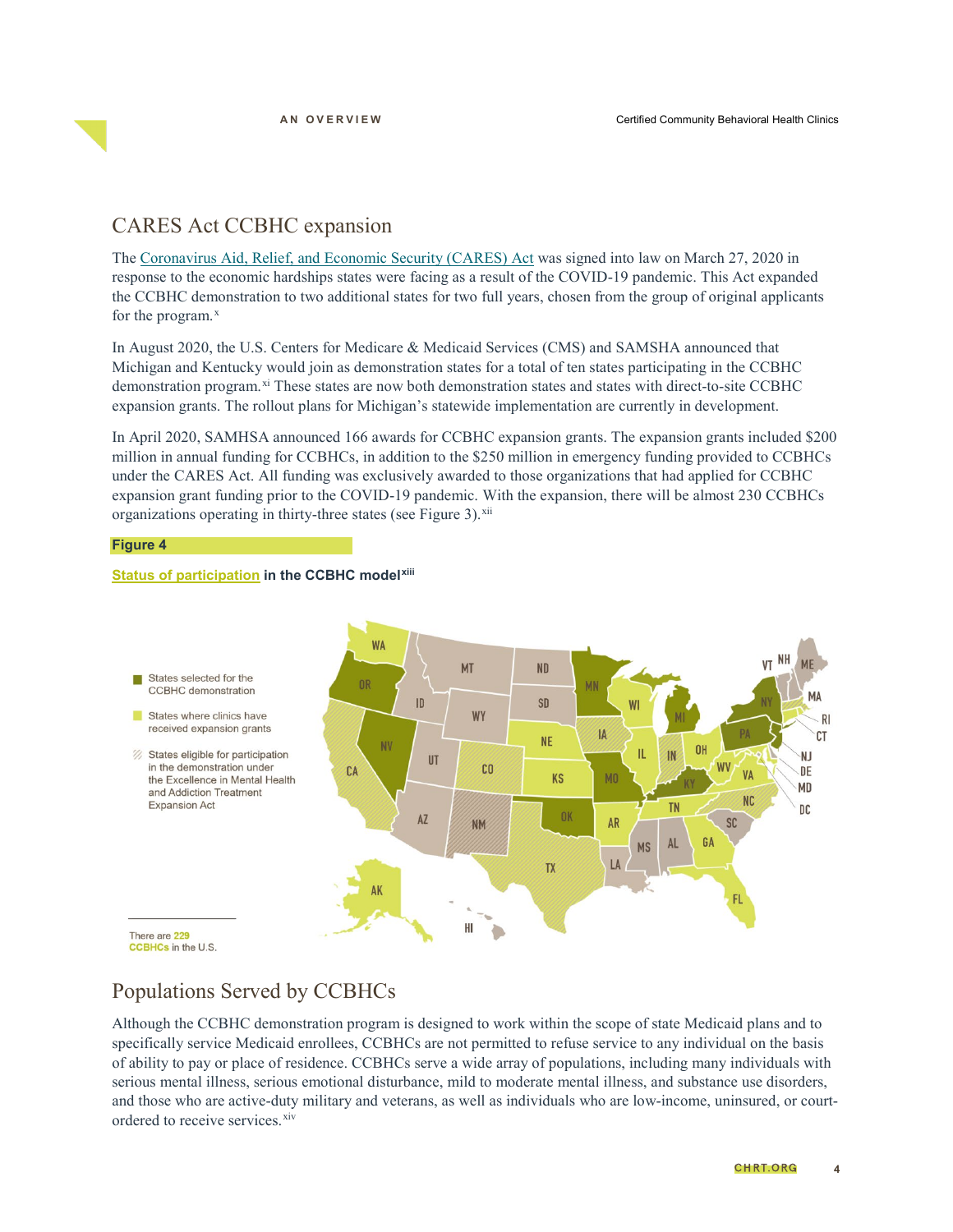A survey of CCBHCs conducted by the National Council for Behavioral Health along with the University of Michigan Behavioral Health Workforce Research Center found that populations served by CCBHCs are diverse. All respondent CCBHCs reported that their site serves individuals within the LGBTQ populations, and 94 percent of CCBHCs responded that they serve racial minority populations. Another 19.4 percent of CCBHCs responded that they serve tribal populations, and 83.3 percent reported that they serve populations with language-based disabilities or individuals with Limited English Proficiency.<sup>[xv](#page-6-14)</sup>

# Funding for CCBHCs

There are two different federal funding tracks for CCBHCs. CCBHCs in states participating in the demonstration program receive an enhanced Medicaid reimbursement rate through a Prospective Payment System (PPS).<sup>[xvi](#page-7-0)</sup> The PPS methodology is also sometimes referred to as "cost-related reimbursement," and although providers are not guaranteed to recover all costs associated with providing these specific services, the reimbursement rates are established by a base year cost report for each CCBHC that includes the cost of providing all services to all patients in a clinic. This allows each CCBHC to set a unique rate for reimbursement commensurate with costs, and that same rate is paid, regardless of intensity of services.<sup>[xvii](#page-7-1)</sup>

States were allowed to choose between two PPS methodologies developed by CMS.

- The first methodology (PPS-1) is similar to that used by Federally Qualified Health Centers—it is a cost-based reimbursement that pays a fixed daily rate for all services rendered to a Medicaid beneficiary. The PPS-1 methodology also lets states provide quality bonus payments to CCBHCs that meet defined quality metrics.
- The second methodology (PPS-2) is a cost-based reimbursement that pays a standard monthly rate per Medicaid beneficiary served, with separate monthly rates that vary with beneficiaries' clinical conditions. Under the PPS-2 methodology, states reimburse participating CCBHCs at a fixed monthly rate for all services provided to a Medicaidbeneficiary.<sup>xviii</sup>

Michigan is currently in the planning phase of the CCBHC implementation and has not yet selected a payment methodology.

The second funding track for CCBHCs is through federal grants, also known as CCBHC expansion grants awarded by SAMHSA. Each of the CCBHCs that were not part of the initial demonstration program are funded through expansion grants of up to \$2 million per year for two years. This funding is not exclusively for new CCBHCs though, as some sites that were a part of the initial demonstration program have also received expansion grants.<sup>[xix](#page-7-3)</sup>

# Impact of CCBHCs

CCBHCs have only been in effect a short time and data are not yet available to measure their impact on outcomes; however, [positive process measures have been reported](https://www.thenationalcouncil.org/wp-content/uploads/2020/03/2020-CCBHC-Impact-Report.pdf?daf=375ateTbd56) by the National Council for Behavioral Health, an advocacy organization representing CCBHC clinics. These process improvements include:

- Training staff in suicide prevention.
- Reaching out to school-age youth and creating formal referral relationships with local schools.
- Increasing the number of CCBHCs offering medication-assisted treatment (MAT), the gold standard for opioid addiction treatment.
- Reducing patient wait times and increasing the number of patients served.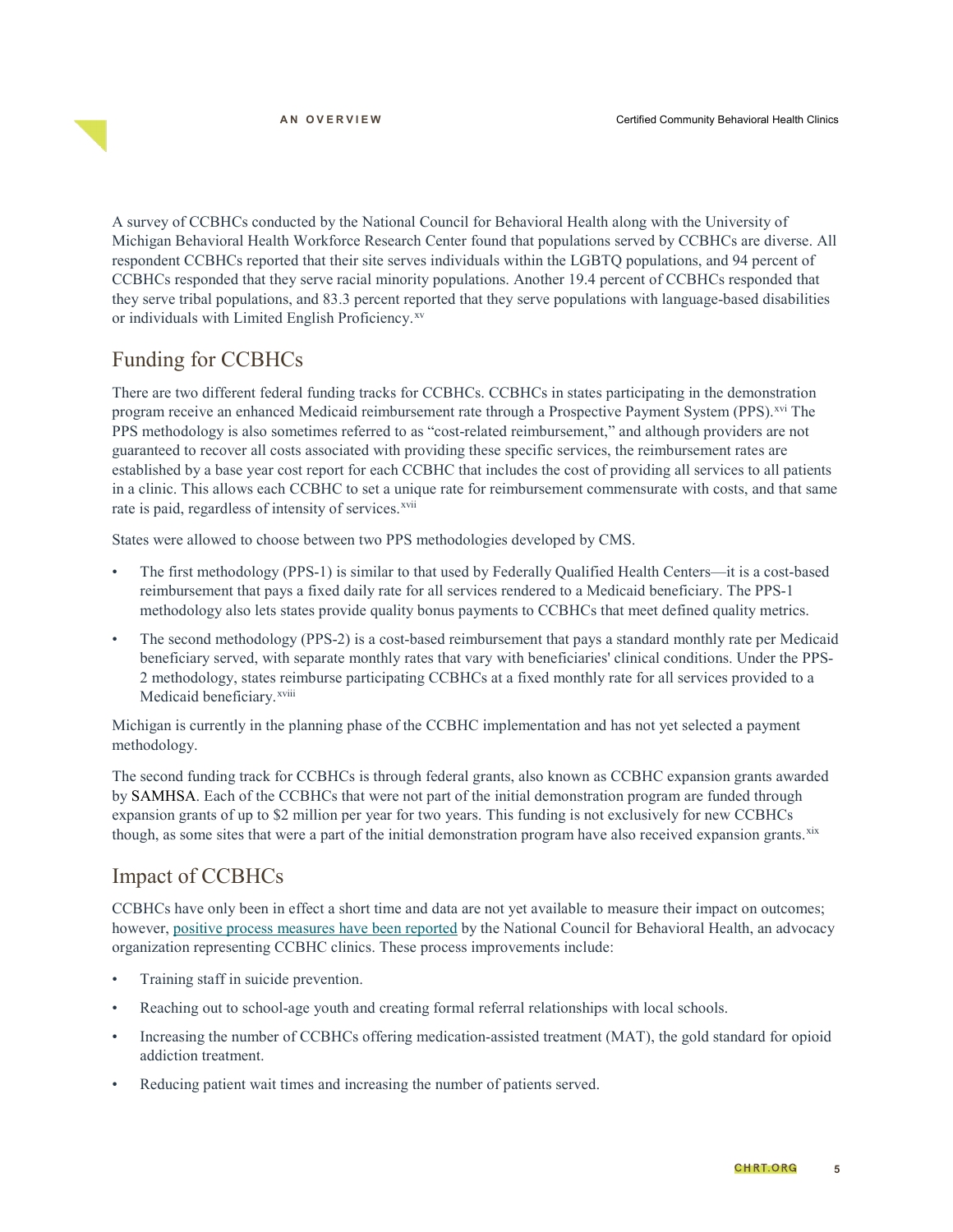

- Creating relationships with local law enforcement agencies, mental health and drug courts, and adult and juvenile criminal justice agencies/courts.
- Expanding staff capacity and opportunities (CCBHCs added over 3,000 staff members in the first year alone). [xx](#page-7-4)

### Ongoing workforce challenges

Workforce shortages remain a concern in behavioral health, and the impact of CCBHC status on the workforce of behavioral health organizations is particularly significant. The increased funding provided to CCBHCs allows them to pay more competitive salaries and hire more qualified candidates.

CCBHCs have been able to increase their workforce and improve staff retention, but onboarding many new staff members in a short amount of time presents challenges and recruiting staff continues to be difficult as the behavioral health field is experiencing a shortage nationwide.[xxi](#page-7-5)

### Conclusion

The CCBHC model offers the opportunity to improve behavioral health service delivery, and there is broad bipartisan support for the CCBHC model going forward. Both funding and support for CCBHCs increased in 2020, and eligibility for expansion grants was extended nationwide.

Opportunities, funding, and support for CCBHCs continue to increase, and CCBHCs have become a promising structure for integrating and improving the behavioral health care delivery system nationwide.<sup>[xxii](#page-7-6)</sup>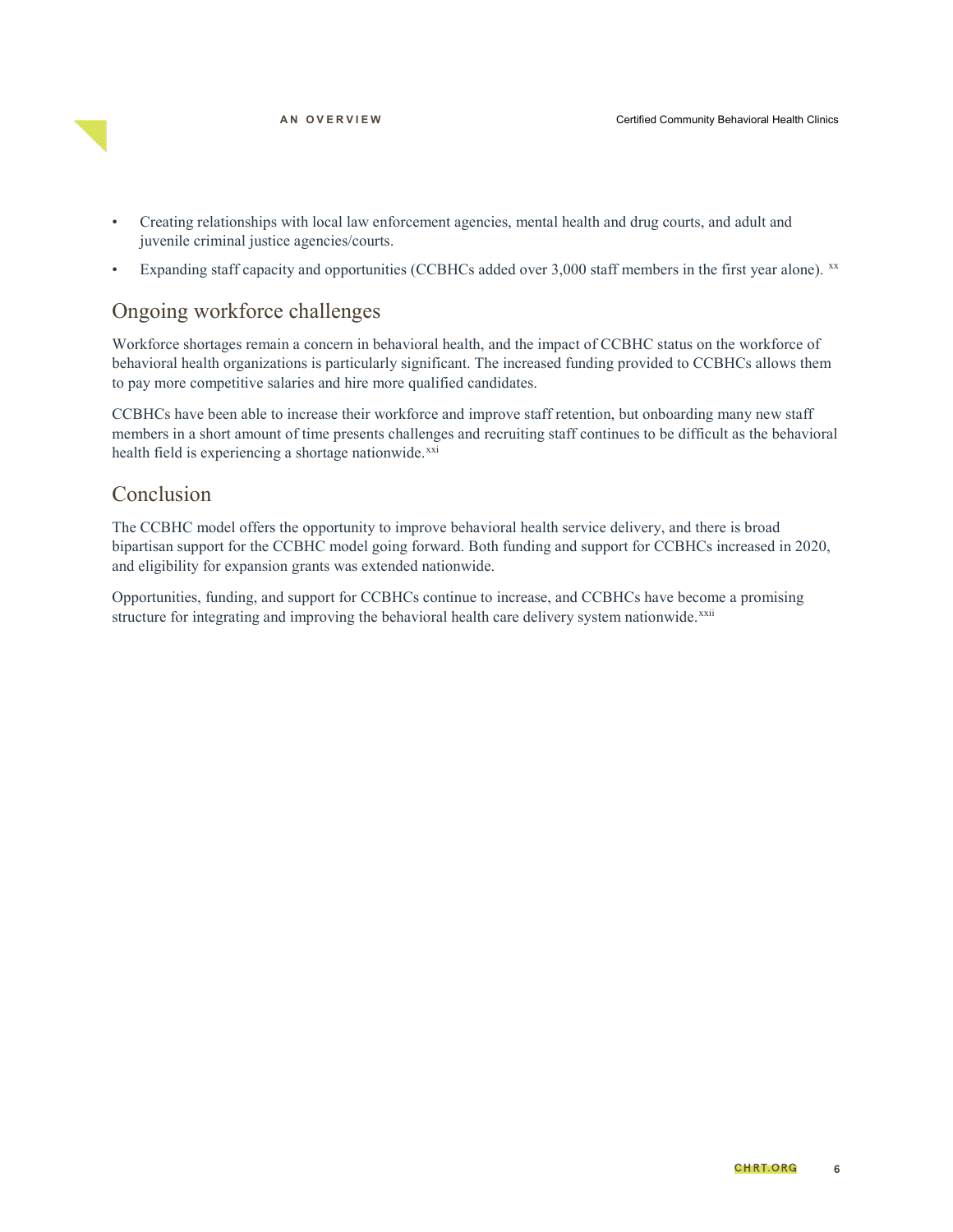**AN OVERVIEW**

Certified Community Behavioral Health Clinics

<span id="page-6-14"></span><span id="page-6-13"></span><span id="page-6-12"></span><span id="page-6-11"></span><span id="page-6-10"></span><span id="page-6-9"></span><span id="page-6-8"></span><span id="page-6-7"></span><span id="page-6-6"></span><span id="page-6-5"></span><span id="page-6-4"></span><span id="page-6-3"></span><span id="page-6-2"></span><span id="page-6-1"></span><span id="page-6-0"></span>Bibliography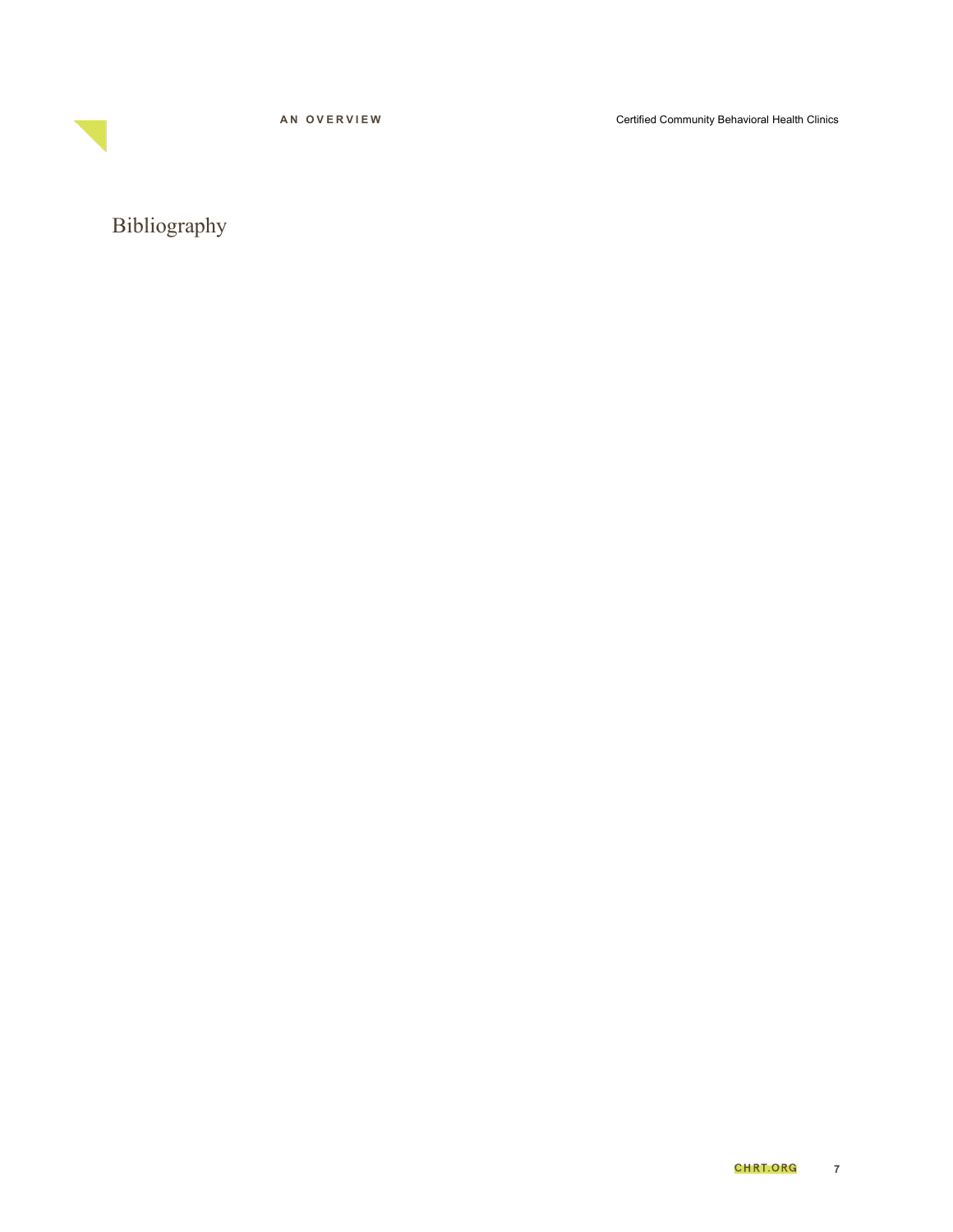<span id="page-7-2"></span><span id="page-7-1"></span>ii "Certified Community Behavioral Health Clinic Success Center - CCBHC." National Council, September 14, 2020. https://www.thenationalcouncil.org/topics/certified-community-behavioral-health-clinics/.

iii "Who Can and Cannot Be a CCBHC?" SAMHSA. Accessed November 25, 2020. https://www.samhsa.gov/section-223/certification-resource-guides/ccbhc-eligibility.

<span id="page-7-3"></span>iv "CCBHC: Certified Community Behavioral Health Clinics. Are You Ready?" National Council for Behavioral Healthhttps://www.thenationalcouncil.org/wp-content/uploads/2015/11/Fact-Sheet\_Excellence-in-mental-health-actan-introduction-FINAL.pdf?daf=375ateTbd56, 2015.

<span id="page-7-4"></span><sup>v</sup> "Take Action." National Council, October 16, 2020. https://www.thenationalcouncil.org/topics/excellence-inmental-health-act/.

vi "Michigan & Kentucky Now Participating In CCBHC Demonstration." OPEN MINDS, September 17, 2020. https://www.openminds.com/market-intelligence/bulletins/michigan-kentucky-now-participating-in-ccbhcdemonstration/.

<span id="page-7-6"></span><span id="page-7-5"></span>vii "Certified Community Behavioral Health Clinics Demonstration Program. Report to Congress, 2017." SAMHSA, August 10, 2018. https://www.samhsa.gov/sites/default/files/ccbh\_clinicdemonstrationprogram\_081018.pdf.

viii "Certified Community Behavioral Health Clinic Success Center - CCBHC." National Council, September 14, 2020. https://www.thenationalcouncil.org/topics/certified-community-behavioral-health-clinics/.

ix "Grants State Years." SAMHSA. U.S. Department of Health and Human Services. Accessed November 25, 2020. https://www.samhsa.gov/grants-awards-by-state/MI/discretionary/2020/details?page=0.

<sup>x</sup> "Information on the CARES Act for People with Mental Illness." National Alliance on Mental Illness (NAMI). NAMI News, March 27, 2020. https://www.nami.org/About-NAMI/NAMI-News/2020/Information-on-the-CARES-Act-for-People-with-Mental-Illness.

xi IBID, VI.

 $\overline{a}$ 

xii "National Council Statement on Allocation of CARES Act Funding to CCBHCs." National Council, May 4, 2020. https://www.thenationalcouncil.org/press-releases/national-council-statement-on-allocation-of-cares-act-funding-toccbhcs/.

xiii "Take Action to Expand and Sustain CCBHCs." The National Council for Behavioral Health, CCBHC Success Center, October 16, 2020. https://www.thenationalcouncil.org/ccbhc-success-center/take-action/.

xiv "Criteria for the Demonstration Program to Improve Community Mental Health Centers and to Establish Certified Community Behavioral Health Clinics." SAMHSA. https://www.samhsa.gov/sites/default/files/programs\_campaigns/ccbhc-criteria.pdf.

xv University of Michigan Behavioral Health Workforce Research Center and the National Council for Behavioral Health. Reaching the Quadruple Aim: Workforce and Service Delivery Within Certified Community Behavioral Health Clinics. Ann Arbor, MI: UMSPH; August 2019. https://behavioralhealthworkforce.org/wpcontent/uploads/2019/10/NC-CCBHC\_Full-Report.pdf

<span id="page-7-0"></span><sup>i</sup> "Senator Stabenow Announces New Certified Community Behavioral Health Clinics in Lansing, Novi and Southgate: U.S. Senator Debbie Stabenow of Michigan." News | Press | U.S. Senator Debbie Stabenow of Michigan, September 28, 2018. https://www.stabenow.senate.gov/news/senator-stabenow-announces-new-certifiedcommunity-behavioral-health-clinics-in-lansing-novi-and-southgate.